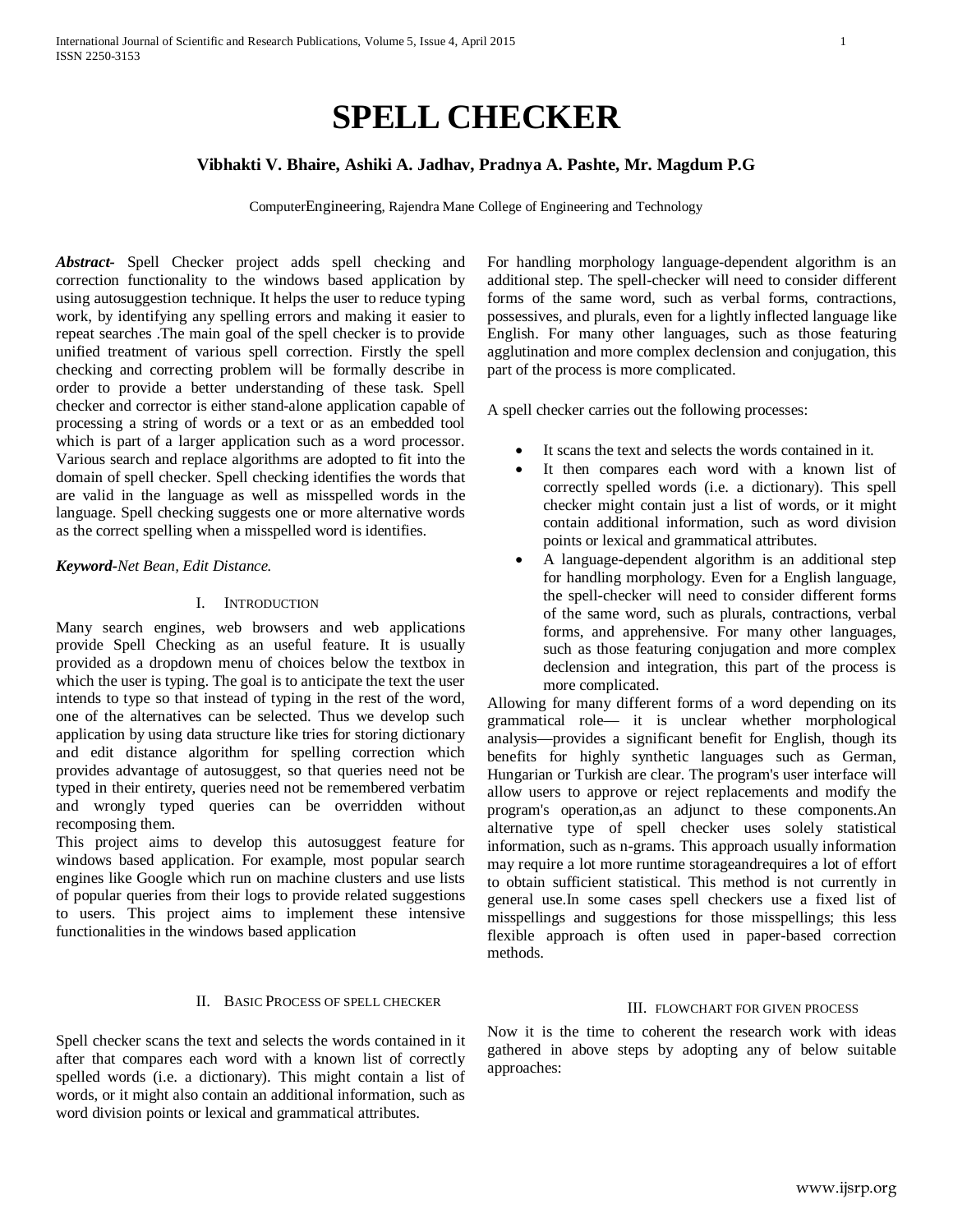# *A. flowchart*



# Fig 2.Flowchart for derived method

# *B. Data Structure (TRIE)*



In computer science a trie, also called digital tree and sometimes radix tree or prefix tree (as they can be searched by prefixes).Trie is an ordered tree data structure that is used to store a dynamic set or associative array where the keys are usually strings. There is no node in the tree stores the key associated with that node; instead of its position in the tree defines the key with which it is associated, unlike a binary search tree. The root is associated with the empty stringand all the descendants of a node have a common prefix of the string associated with that node. Only with leaves and some inner nodes that correspond to keys of interest, values are normally not associated with every node.

In the example shown, keys are listed in the nodes and regarding values below them. Each complete English word has an optional integer value related with it. A trie can be seen as a fatalistic fixed automation without iterations. Each finite language is generated by a trie automation, and each trie can be abstracted into a DAFSA.It is not necessary for keys to be explicitly stored in nodes.Though tries are most commonly keyed by character strings.

# IV. EDIT DISTANCES ALGORITHM

The algorithm is based on dynamic programming. It allows insertions, deletions and replacements.

- 1. Insertion:  $\partial$  (€;p), i.e. inserting the letter p.
- 2. Deletion:  $\partial$  (p;  $\epsilon$ ), i.e. deleting the letter p.
- 3. Replacement or Substitution:  $\partial$  (p;r) for p ≠r, i.e. replacing p by r.
- 4. Transposition:  $\partial$  (pr;rp) for p≠r, i.e. swap the adjacent letters p and r.

# Definition

Mathematically, the Levenshtein distance between two strings p,ris given by  $lev_{p,r}(|p|,|r|)$  where

$$
\begin{aligned}\n\text{lev}_{p,r}(i,j) &= \text{max}(i,j) & \text{if } \text{minimum} \\
& \text{lev}_{p,r}(i-1,j)+1 & \text{otherwise} \\
& \text{lev}_{p,r}(i,j-1)+1 & \text{otherwise} \\
& \text{lev}_{p,r}(i-1,j-1)+1_{(pi!=rj)}\n\end{aligned}
$$

Where  ${}^{1}(\mathbf{p}_{i} = \mathbf{r}_{j})$  is the indicator function equal to 0 when  $\mathbf{p}_{i} = \mathbf{r}_{j}$  and equal to 1 otherwise*.*

Example- The Levenshtein distance between the words "kitten" and "sitting" is 3. The minimum edit script that transforms the former into the latter is:

- 1. **kitten**  $\rightarrow$  **sitten** (substitution of "s" for "k")
- 2. sitten  $\rightarrow$  sittin (substitution of "i" for "e")
- 3. sittin  $\rightarrow$  sitting (insertion of "g" at the end).

LCS distance (insertions and deletions only) gives a different distance and minimal edit script:

- 1. delete **k** at 0
- 2. insert **s** at 0
- 3. delete **e** at 4
- 4. insert **i** at 4
- 5. insert **g** at 6

For a total cost/distance of5 operations.